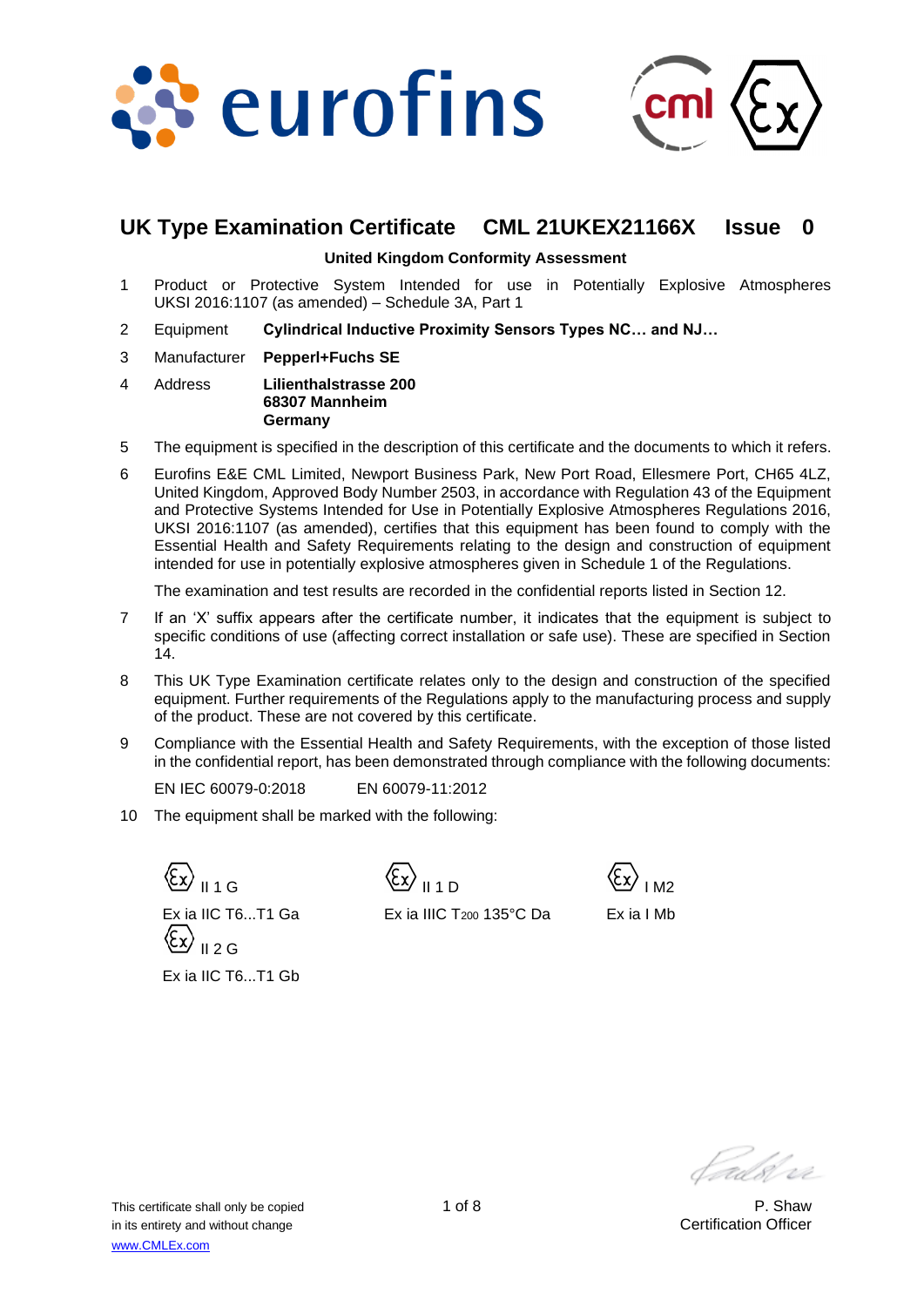



# **11 Description**

The cylindrical inductive proximity sensors of types NC… and NJ… are used to convert mechanical di splacements into an electrical signal.

The sensors are supplied from an intrinsically safe circuit and they are suitable to be used in hazardo us areas of group I, group II and group III.

The area classification of the inductive sensor depends on the level of protection of the intrinsically safe circuit the sensor is connected to.

#### **Electrical data**

Evaluation and supply circuit-Only for connection to a certified intrinsically safe circuit

|       | Ex ia IIC/IIB for EPL Ga                  |
|-------|-------------------------------------------|
| resp. | Ex ia IIIC for EPL Da                     |
| resp. | Ex ia IIC/IIB or Ex ib IIC/IIB for EPL Gb |
| resp. | Ex ia IIIC or Ex ib IIIC for EPL Db       |
|       |                                           |

Maximum values: **Table 1**

|    | Type 1          | Type 2 | Type 3 | Type 4 |
|----|-----------------|--------|--------|--------|
| Ui | 16 V            | 16 V   | 16 V   | 16 V   |
| li | $25 \text{ mA}$ | 25 mA  | 52 mA  | 76 mA  |
| Pi | 34 mW           | 64 mW  | 169 mW | 242 mW |

For relationship between type of the connected circuit, maximum permissible ambient temperature for group I (EPL Mb), group II (EPL Ga/Gb) resp. group III (EPL Da) equipment and temperature class as well as the effective internal reactances for the individual types of cylindrical inductive proximity sensors, reference is made to the following tables: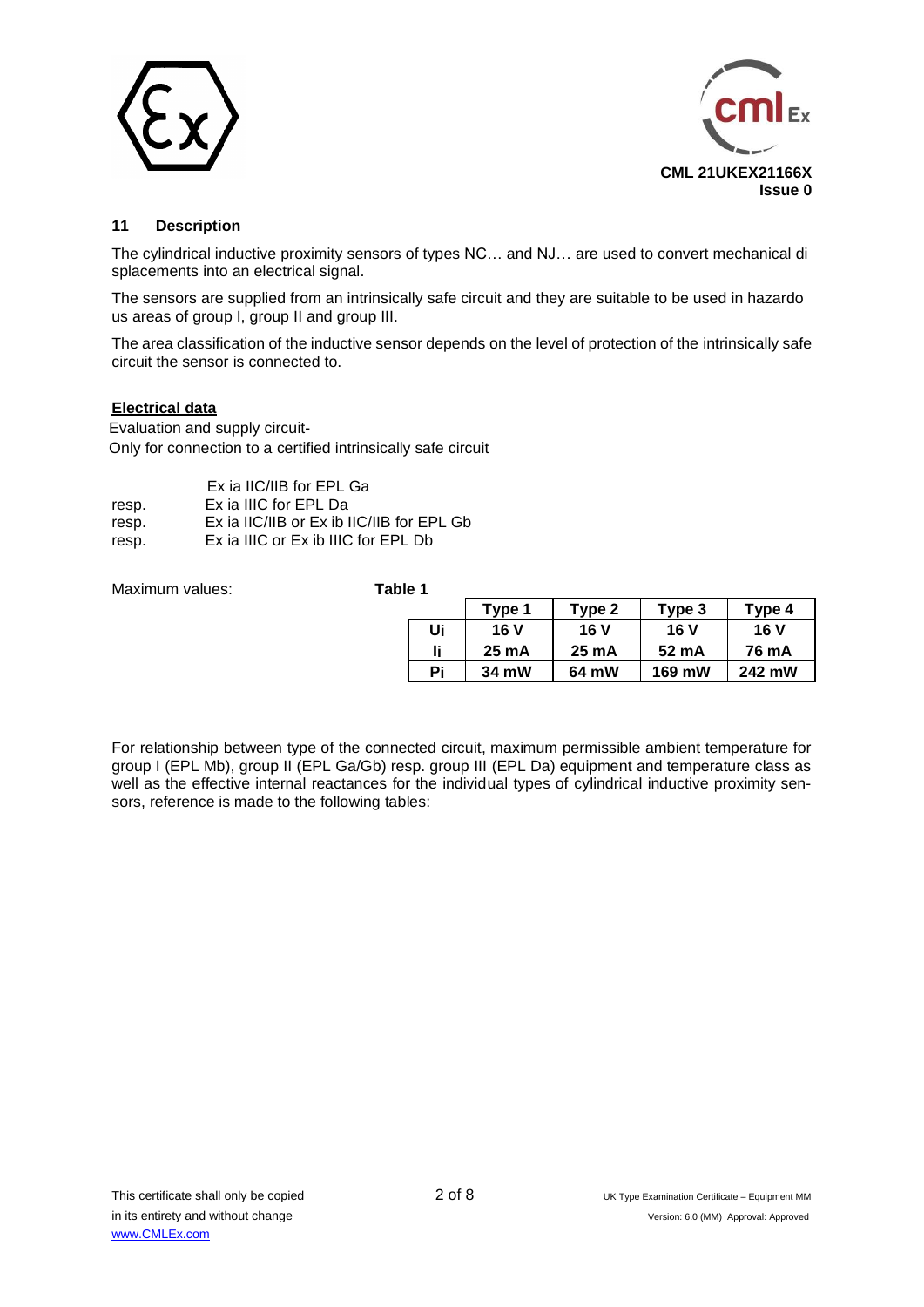



### **Table 2 Apllication as Group I equipment, EPL Mb**

|                      |                 |      | type 1       | type 2                                        | type 3          | type 4          |
|----------------------|-----------------|------|--------------|-----------------------------------------------|-----------------|-----------------|
|                      |                 |      | $U_i = 16V$  | $Ui = 16V$                                    | $Ui = 16V$      | $Ui = 16V$      |
|                      |                 |      | $li = 25$ mA | $li = 25 mA$                                  | $li = 52$ mA    | $li = 76$ mA    |
|                      |                 |      |              |                                               |                 |                 |
|                      |                 |      | $Pi = 34$ mW | $Pi = 64$ mW                                  | $Pi = 169$ mW   | $Pi = 242$ mW   |
| type                 | Ci              | Li   |              | maximum permissible ambient temperature in °C |                 |                 |
|                      | [nF]            | [HH] | T.           | T.                                            | T.              | T.              |
| NCB1,5MN0            | 90              | 100  | 100          | 100                                           | 85              | 67              |
| NCB10-30GK-N0        | 105             | 100  | 100          | 100                                           | 80              | 61              |
| NCB10-30GM-N0        | 105             | 100  | 100          | 100                                           | 81              | 63              |
| NCB15-30GM-N0        | 120             | 150  | 100          | 100                                           | 85              | 67              |
| NCB2-12GK-N0         | 90              | 100  | 100          | 100                                           | 80              | 61              |
| NCB2-12GM-N0         | 90              | 100  | 100          | 100                                           | 81              | 63              |
| NCB4-12GM-N0         | 120             | 50   | 100          | 100                                           | 85              | 67              |
| NCB5-18GK-N0         | 95              | 100  | 100          | 100                                           | 80              | 61              |
| NCB5-18GM-N0         | 95              | 100  | 100          | 100                                           | 81              | 63              |
| NCB8-18GM-N0         | 120             | 50   | 100          | 100                                           | 85              | 67              |
| NCN15-30GK-N0        | 110             | 100  | 100          | 100                                           | 80              | 61              |
| NCN15-30GM-N0        | 110             | 100  | 100          | 100                                           | 81              | 63              |
| NCN4-12GK-N0         | 95              | 100  | 100          | 100                                           | $\overline{80}$ | 61              |
| NCN4-12GM-N0         | 95              | 100  | 100          | 100                                           | 81              | 63              |
| NCN8-18GK-N0         | 95              | 100  | 100          | 100                                           | 80              | 61              |
| NCN8-18GM-N0         | 95              | 100  | 100          | 100                                           | 81              | 63              |
| NJ0,2-10GM-N         | 20              | 50   | 100          | 100                                           | 67              | 41              |
| NJ0,8-4,5-N          | 30              | 50   | 100          | 100                                           | 67              | 41              |
| NJ0,8-5GM-N          | $\overline{30}$ | 50   | 100          | 100                                           | 67              | 41              |
| NJ1,5-10GM-N-Y       | 20              | 50   | 100          | 100                                           | 67              | 41              |
| NJ1,5-18GM-N-D       | 50              | 60   | 100          | 100                                           | 81              | 63              |
| NJ1,5-6,5-N          | $\overline{30}$ | 50   | 100          | 100                                           | 67              | 41              |
| NJ1,5-8GM-N          | 30              | 50   | 100          | 100                                           | 67              | 41              |
| NJ1,5-8-N            | 20              | 50   | 100          | 100                                           | 67              | 41              |
| NJ10-22-N            | 130             | 100  | 100          | 100                                           | 80              | 61              |
| NJ10-30GK-N          | 140             | 100  | 100          | 100                                           | 80              | 61              |
| NJ10-30GM-N          | 140             | 100  | 100          | 100                                           | 81              | 63              |
| NJ15-30GK-N          | 140             | 100  | 100          | 100                                           | 80              | 61              |
| NJ15-30GK-N-150      | 140             | 100  | 139          | 134                                           | 116             | 104             |
| NJ15-30GM-N          | 140             | 100  | 100          | 100                                           | 81              | 63              |
| NJ2,5-14GM-N         | 30              | 50   | 100          | 100                                           | 81              | 63              |
| NJ20-40-N            | 140             | 140  | 100          | 100                                           | 80              | 61              |
| NJ2-11-N             | 45              | 50   | 100          | 100                                           | 89              | $\overline{74}$ |
| $NJ2 - 11 - N - G$   | 30              | 50   | 100          | 100                                           | 81              | 63              |
| NJ2-12GK-N           | 45              | 50   | 100          | 100                                           | 80              | 61              |
| NJ2-12GM-N           | $\overline{30}$ | 50   | 100          | 100                                           | 81              | 63              |
| NJ2-14GM-N           | 30              | 50   | 100          | 100                                           | 81              | 63              |
| NJ25-50-N            | 150             | 140  | 100          | 100                                           | 80              | 61              |
| NJ4-12GK-N           | 45              | 50   | 100          | 100                                           | 80              | 61              |
| NJ4-12GM-N           | 45              | 50   | 100          | 100                                           | 67              | 41              |
| NJ4-14GK-N           | 45              | 50   | 100          | 100                                           | 80              | 61              |
| NJ4-30GM-N-200 (amp) | $\overline{70}$ | 100  | 100          | 100                                           | 89              | $\overline{74}$ |
| NJ4-30GM-N-200 (osc) | 70              | 100  | 138          | 131                                           | 110             | 95              |
| NJ5-10-11-N          | 70              | 100  | 100          | 100                                           | 78              | 57              |
| NJ5-11-N             | 45              | 50   | 100          | 100                                           | 82              | 63              |
| NJ5-18GK-N           | 70              | 50   | 100          | 100                                           | 80              | 61              |
| NJ5-18GK-N-150       | 70              | 50   | 139          | 134                                           | 116             | 104             |
| NJ5-18GM-N           | $\overline{70}$ | 50   | 100          | 100                                           | 81              | 63              |
| NJ6-22-N             | 130             | 100  | 100          | 100                                           | 80              | 61              |
| NJ8-18GK-N           | 70              | 50   | 100          | 100                                           | 80              | 61              |
| NJ8-18GK-N-150       | 70              | 50   | 139          | 134                                           | 116             | 104             |
| NJ8-18GM-N           | $\overline{70}$ | 50   | 100          | 100                                           | 81              | 63              |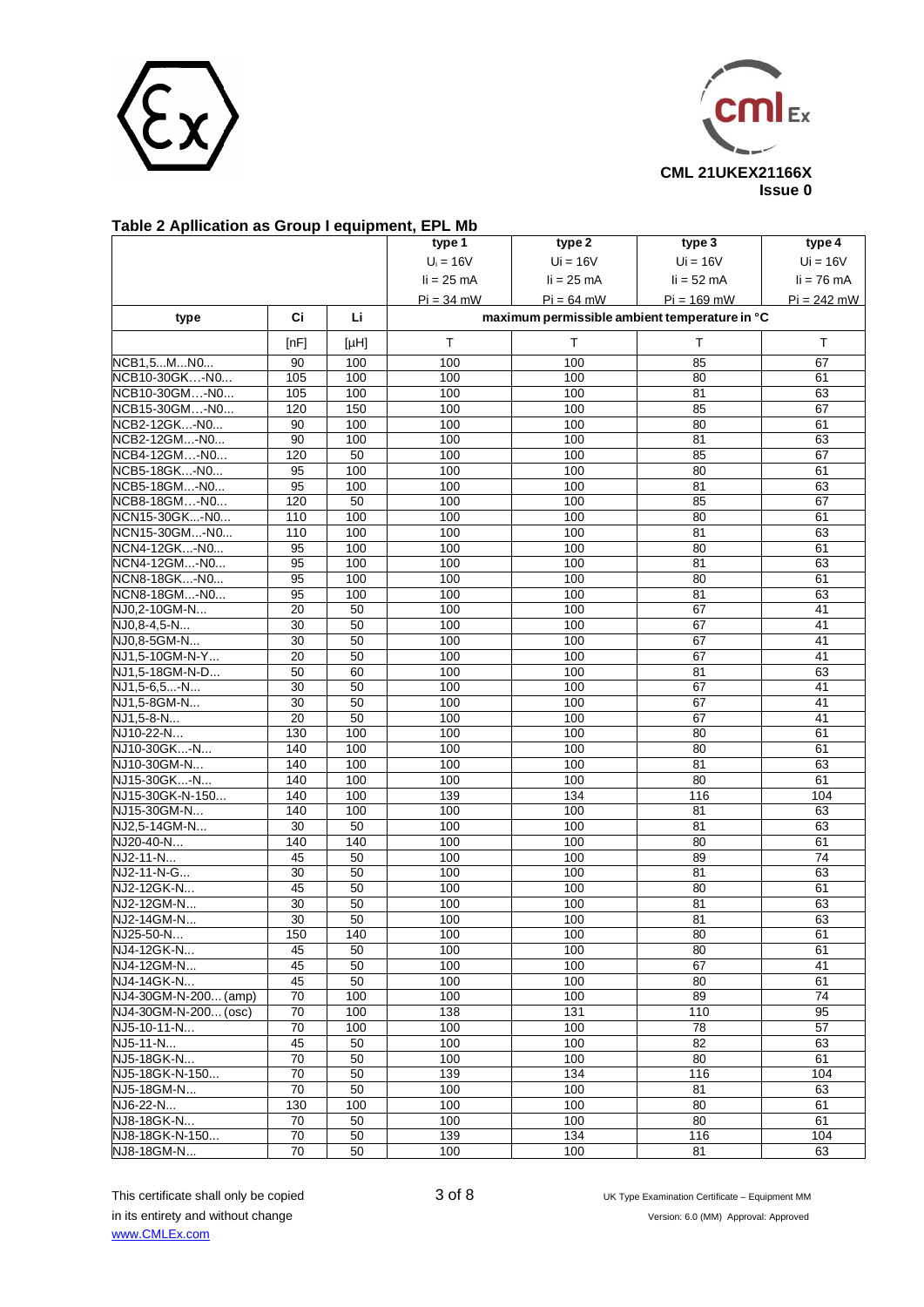



# **Table 3 Application as Group II equipment, EPL Ga/Gb:**

|                            |            |           |           |    |    | type 1<br>$U_i = 16 V$<br>$I_i = 25$ mA<br>$P_i = 34$ mW |     |           |    |                | type 2<br>$U_i = 16 V$<br>$I_i = 25$ mA<br>$P_i = 64$ mW |     |           |    |                | type 3<br>$U_i = 16 V$<br>$I_i = 52$ mA<br>$P_i = 169$ mW |                |                  |    |                | type 4<br>$U_i = 16 V$<br>$I_i = 76$ mA<br>$P_i = 242$ mW |     |                  |
|----------------------------|------------|-----------|-----------|----|----|----------------------------------------------------------|-----|-----------|----|----------------|----------------------------------------------------------|-----|-----------|----|----------------|-----------------------------------------------------------|----------------|------------------|----|----------------|-----------------------------------------------------------|-----|------------------|
| type                       | <b>EPL</b> | Ci/<br>nF | Li/<br>μH | T6 | T5 | <b>T4</b>                                                | Т3  | T2-<br>T1 | T6 | T <sub>5</sub> | T4                                                       | T3  | T2-<br>T1 | T6 | T <sub>5</sub> | <b>T4</b>                                                 | T <sub>3</sub> | T2-<br><b>T1</b> | T6 | T <sub>5</sub> | T4                                                        | T3  | T2-<br><b>T1</b> |
| NCB1,5MN0                  | Ga/Gb      | 90        | 100       | 74 | 89 | 100                                                      | 100 | 100       | 69 | 84             | 100                                                      | 100 | 100       | 51 | 66             | 85                                                        | 85             | 85               | 39 | 54             | 67                                                        | 67  | 67               |
| NCB10-30GK-N0              | Gb         | 105       | 100       | 73 | 88 | 100                                                      | 100 | 100       | 69 | 84             | 100                                                      | 100 | 100       | 51 | 66             | 80                                                        | 80             | 80               | 39 | 54             | 61                                                        | 61  | 61               |
| <b>VCB10-30GM-N0</b>       | Ga/Gb      | 105       | 100       | 76 | 91 | 100                                                      | 100 | 100       | 73 | 88             | 100                                                      | 100 | 100       | 62 | 77             | 81                                                        | 81             | 81               | 54 | 63             | 63                                                        | 63  | 63               |
| \CB15-30GM…-N0…            | Ga/Gb      | 120       | 150       | 74 | 89 | 100                                                      | 100 | 100       | 69 | 84             | 100                                                      | 100 | 100       | 51 | 66             | 74                                                        | 74             | 74               | 39 | 52             | 52                                                        | 52  | 52               |
| VCB2-12GK-N0               | Gb         | 90        | 100       | 73 | 88 | 100                                                      | 100 | 100       | 69 | 84             | 100                                                      | 100 | 100       | 51 | 66             | 80                                                        | 80             | 80               | 39 | 54             | 61                                                        | 61  | 61               |
| VCB2-12GM-N0               | Ga/Gb      | 90        | 100       | 76 | 91 | 100                                                      | 100 | 100       | 73 | 88             | 100                                                      | 100 | 100       | 62 | 77             | 81                                                        | 81             | 81               | 54 | 63             | 63                                                        | 63  | 63               |
| VCB4-12GM-N0               | Ga/Gb      | 120       | 50        | 74 | 89 | 100                                                      | 100 | 100       | 69 | 84             | 100                                                      | 100 | 100       | 51 | 66             | 74                                                        | 74             | 74               | 39 | 52             | 52                                                        | 52  | 52               |
| NCB5-18GK-N0               | Gb         | 95        | 100       | 73 | 88 | 100                                                      | 100 | 100       | 69 | 84             | 100                                                      | 100 | 100       | 51 | 66             | 80                                                        | 80             | 80               | 39 | 54             | 61                                                        | 61  | 61               |
| \CB5-18GM-N0               | Ga/Gb      | 95        | 100       | 76 | 91 | 100                                                      | 100 | 100       | 73 | 88             | 100                                                      | 100 | 100       | 62 | 77             | 81                                                        | 81             | 81               | 54 | 63             | 63                                                        | 63  | 63               |
| <b>VCB8-18GM-N0</b>        | Ga/Gb      | 120       | 50        | 74 | 89 | 100                                                      | 100 | 100       | 69 | 84             | 100                                                      | 100 | 100       | 51 | 66             | 74                                                        | 74             | 74               | 39 | 52             | 52                                                        | 52  | 52               |
| \CN15-30GK-N0              | Gb         |           | 110 100   | 73 | 88 | 100                                                      | 100 | 100       | 69 | 84             | 100                                                      | 100 | 100       | 51 | 66             | 80                                                        | 80             | 80               | 39 | 54             | 61                                                        | 61  | 61               |
| NCN15-30GM-N0              | Ga/Gb      | 110       | 100       | 76 | 91 | 100                                                      | 100 | 100       | 73 | 88             | 100                                                      | 100 | 100       | 62 | 77             | 81                                                        | 81             | 81               | 54 | 63             | 63                                                        | 63  | 63               |
| NCN4-12GK-N0               | Gb         | 95        | 100       | 73 | 88 | 100                                                      | 100 | 100       | 69 | 84             | 100                                                      | 100 | 100       | 51 | 66             | 80                                                        | 80             | 80               | 39 | 54             | 61                                                        | 61  | 61               |
| VCN4-12GM-N0               | Ga/Gb      | 95        | 100       | 76 | 91 | 100                                                      | 100 | 100       | 73 | 88             | 100                                                      | 100 | 100       | 62 | 77             | 81                                                        | 81             | 81               | 54 | 63             | 63                                                        | 63  | 63               |
| NCN8-18GK-N0               | Gb         | 95        | 100       | 73 | 88 | 100                                                      | 100 | 100       | 69 | 84             | 100                                                      | 100 | 100       | 51 | 66             | 80                                                        | 80             | 80               | 39 | 54             | 61                                                        | 61  | 61               |
| NCN8-18GM-N0               | Ga/Gb      | 95        | 100       | 76 | 91 | 100                                                      | 100 | 100       | 73 | 88             | 100                                                      | 100 | 100       | 62 | 77             | 81                                                        | 81             | 81               | 54 | 63             | 63                                                        | 63  | 63               |
| NJ 0,2-10GM-N              | Gb         | 20        | 50        | 73 | 88 | 100                                                      | 100 | 100       | 68 | 83             | 100                                                      | 100 | 100       | 49 | 64             | 67                                                        | 67             | 67               | 36 | 42             | 42                                                        | 42  | 42               |
| NJ 0,8-4,5-N               | Gb         | 30        | 50        | 73 | 88 | 100                                                      | 100 | 100       | 68 | 83             | 100                                                      | 100 | 100       | 49 | 64             | 67                                                        | 67             | 67               | 36 | 42             | 42                                                        | 42  | 42               |
| NJ 0.8-5GM-N               | Ga/Gb      | 30        | 50        | 73 | 88 | 100                                                      | 100 | 100       | 68 | 83             | 100                                                      | 100 | 100       | 49 | 64             | 67                                                        | 67             | 67               | 36 | 42             | 42                                                        | 42  | 42               |
| NJ 1,5-10GM-N-Y            | Ga/Gb      | 20        | 50        | 73 | 88 | 100                                                      | 100 | 100       | 68 | 83             | 100                                                      | 100 | 100       | 49 | 64             | 67                                                        | 67             | 67               | 36 | 42             | 42                                                        | 42  | 42               |
| NJ 1,5-18GM-N-D            | Ga/Gb      | 50        | 60        | 76 | 91 | 100                                                      | 100 | 100       | 73 | 88             | 100                                                      | 100 | 100       | 62 | 77             | 81                                                        | 81             | 81               | 54 | 63             | 63                                                        | 63  | 63               |
| NJ 1,5-6,5-N               | Ga/Gb      | 30        | 50        | 73 | 88 | 100                                                      | 100 | 100       | 68 | 83             | 100                                                      | 100 | 100       | 49 | 64             | 67                                                        | 67             | 67               | 36 | 42             | 42                                                        | 42  | 42               |
| NJ 1,5-8GM-N               | Ga/Gb      | 30        | 50        | 73 | 88 | 100                                                      | 100 | 100       | 68 | 83             | 100                                                      | 100 | 100       | 49 | 64             | 67                                                        | 67             | 67               | 36 | 42             | 42                                                        | 42  | 42               |
| NJ 1,5-8-N                 | Gb         | 20        | 50        | 73 | 88 | 100                                                      | 100 | 100       | 68 | 83             | 100                                                      | 100 | 100       | 49 | 64             | 67                                                        | 67             | 67               | 36 | 42             | 42                                                        | 42  | 42               |
| NJ 10-22-N                 | Gb         | 130       | 100       | 73 | 88 | 100                                                      | 100 | 100       | 69 | 84             | 100                                                      | 100 | 100       | 51 | 66             | 80                                                        | 80             | 80               | 39 | 54             | 61                                                        | 61  | 61               |
| NJ 10-30GK-N               | Gb         | 140       | 100       | 73 | 88 | 100                                                      | 100 | 100       | 69 | 84             | 100                                                      | 100 | 100       | 51 | 66             | 80                                                        | 80             | 80               | 39 | 54             | 61                                                        | 61  | 61               |
| NJ 10-30GM-N               | Ga/Gb      | 140       | 100       | 76 | 91 | 100                                                      | 100 | 100       | 73 | 88             | 100                                                      | 100 | 100       | 62 | 77             | 81                                                        | 81             | 81               | 54 | 63             | 63                                                        | 63  | 63               |
| NJ 15-30GK-N               | Ga/Gb      | 140       | 100       | 73 | 88 | 100                                                      | 100 | 100       | 69 | 84             | 100                                                      | 100 | 100       | 51 | 66             | 80                                                        | 80             | 80               | 39 | 54             | 61                                                        | 61  | 61               |
| NJ 15-30GK-N-150           | Ga/Gb      | 140       | 100       | 73 | 88 | 124                                                      | 150 | 150       | 69 | 84             | 119                                                      | 150 | 150       | 51 | 66             | 101                                                       | 150            | 150              | 39 | 54             | 89                                                        | 136 | 136              |
| NJ 15-30GM-N               | Ga/Gb      |           | 140 100   | 76 | 91 | 100                                                      | 100 | 100       | 73 | 88             | 100                                                      | 100 | 100       | 62 | 77             | 81                                                        | 81             | 81               | 54 | 63             | 63                                                        | 63  | 63               |
| NJ 2,5-14GM-N              | Gb         | 30        | 50        | 76 | 91 | 100                                                      | 100 | 100       | 73 | 88             | 100                                                      | 100 | 100       | 62 | 77             | 81                                                        | 81             | 81               | 54 | 63             | 63                                                        | 63  | 63               |
| NJ 20-40-N                 | Gb         | 140       | 140       | 73 | 88 | 100                                                      | 100 | 100       | 69 | 84             | 100                                                      | 100 | 100       | 51 | 66             | 80                                                        | 80             | 80               | 39 | 54             | 61                                                        | 61  | 61               |
| NJ 2-11-N                  | Ga/Gb      | 45        | 50        | 73 | 88 | 100                                                      | 100 | 100       | 66 | 81             | 100                                                      | 100 | 100       | 45 | 60             | 89                                                        | 89             | 89               | 30 | 45             | 74                                                        | 74  | 74               |
| NJ 2-11-N-G                | Ga/Gb      | 30        | 50        | 76 | 91 | 100                                                      | 100 | 100       | 73 | 88             | 100                                                      | 100 | 100       | 62 | 77             | 81                                                        | 81             | 81               | 54 | 63             | 63                                                        | 63  | 63               |
| NJ 2-12GK-N                | Gb         | 45        | 50        | 73 | 88 | 100                                                      | 100 | 100       | 69 | 84             | 100                                                      | 100 | 100       | 51 | 66             | 80                                                        | 80             | 80               | 39 | 54             | 61                                                        | 61  | 61               |
| NJ 2-12GM-N                | Ga/Gb      | 30        | 50        | 76 | 91 | 100                                                      | 100 | 100       | 73 | 88             | 100                                                      | 100 | 100       | 62 | 77             | 81                                                        | 81             | 81               | 54 | 63             | 63                                                        | 63  | 63               |
| NJ 2-14GM-N                | Gb         | 30        | 50        | 76 | 91 | 100                                                      | 100 | 100       | 73 | 88             | 100                                                      | 100 | 100       | 62 | 77             | 81                                                        | 81             | 81               | 54 | 63             | 63                                                        | 63  | 63               |
| NJ 25-50-N.                | Gb         |           | 150 140   | 73 | 88 | 100                                                      | 100 | 100       | 69 | 84             | 100                                                      | 100 | 100       | 51 | 66             | 80                                                        | 80             | 80               | 39 | 54             | 61                                                        | 61  | 61               |
| NJ 4-12GK-N                | Gb         | 45        | 50        | 73 | 88 | 100                                                      | 100 | 100       | 69 | 84             | 100                                                      | 100 | 100       | 51 | 66             | 80                                                        | 80             | 80               | 39 | 54             | 61                                                        | 61  | 61               |
| NJ 4-12GM-N                | Ga/Gb      | 45        | 50        | 73 | 88 | 100                                                      | 100 | 100       | 68 | 83             | 100                                                      | 100 | 100       | 49 | 64             | 67                                                        | 67             | 67               | 36 | 42             | 42                                                        | 42  | 42               |
| NJ 4-14GK-N                | Gb         | 45        | 50        | 73 | 88 | 100                                                      | 100 | 100       | 69 | 84             | 100                                                      | 100 | 100       | 51 | 66             | 80                                                        | 80             | 80               | 39 | 54             | 61                                                        | 61  | 61               |
| NJ 4-30GM-N-200(amp) Ga/Gb |            |           | 70 100    | 73 | 88 | 100                                                      | 100 | 100       | 66 | 81             | 100                                                      | 100 | 100       | 45 | 60             | 89                                                        | 89             | 89               | 30 | 45             | 74                                                        | 74  | 74               |
| NJ 4-30GM-N-200(osc)       | Ga/Gb      | 70        | 100       | 73 | 88 | 123                                                      | 188 | 192       | 66 | 81             | 116                                                      | 181 | 186       | 45 | 60             | 95                                                        | 160            | 164              | 30 | 45             | 80                                                        | 145 | 149              |
| NJ 5-10-11-N               | Gb         | 70        | 100       | 73 | 88 | 100                                                      | 100 | 100       | 66 | 81             | 100                                                      | 100 | 100       | 45 | 60             | 78                                                        | 78             | 78               | 30 | 45             | 57                                                        | 57  | 57               |
| NJ 5-11-N                  | Gb         | 45        | 50        | 72 | 87 | 100                                                      | 100 | 100       | 65 | 80             | 100                                                      | 100 | 100       | 42 | 57             | 82                                                        | 82             | 82               | 26 | 41             | 63                                                        | 63  | 63               |
| NJ 5-18GK-N                | Ga/Gb      | 70        | 50        | 73 | 88 | 100                                                      | 100 | 100       | 69 | 84             | 100                                                      | 100 | 100       | 51 | 66             | 80                                                        | 80             | 80               | 39 | 54             | 61                                                        | 61  | 61               |
| NJ 5-18GK-N-150            | Ga/Gb      | 70        | 50        | 73 | 88 | 124                                                      | 150 | 150       | 69 | 84             | 119                                                      | 150 | 150       | 51 | 66             | 101                                                       | 150            | 150              | 39 | 54             | 89                                                        | 136 | 136              |
| NJ 5-18GM-N                | Ga/Gb      | 70        | 50        | 76 | 91 | 100                                                      | 100 | 100       | 73 | 88             | 100                                                      | 100 | 100       | 62 | 77             | 81                                                        | 81             | 81               | 54 | 63             | 63                                                        | 63  | 63               |
| NJ 6-22-N                  | Gb         |           | 130 100   | 73 | 88 | 100                                                      | 100 | 100       | 69 | 84             | 100                                                      | 100 | 100       | 51 | 66             | 80                                                        | 80             | 80               | 39 | 54             | 61                                                        | 61  | 61               |
| NJ 8-18GK-N                | Ga/Gb      | 70        | 50        | 73 | 88 | 100                                                      | 100 | 100       | 69 | 84             | 100                                                      | 100 | 100       | 51 | 66             | 80                                                        | 80             | 80               | 39 | 54             | 61                                                        | 61  | 61               |
| NJ 8-18GK-N-150            | Ga/Gb      | 70        | 50        | 73 | 88 | 124                                                      | 150 | 150       | 69 | 84             | 119                                                      | 150 | 150       | 51 | 66             | 101                                                       | 150            | 150              | 39 | 54             | 89                                                        | 136 | 136              |
| NJ 8-18GM-N.               | Ga/Gb      | 70        | 50        | 76 | 91 | 100                                                      | 100 | 100       | 73 | 88             | 100                                                      | 100 | 100       | 62 | 77             | 81                                                        | 81             | 81               | 54 | 63             | 63                                                        | 63  | 63               |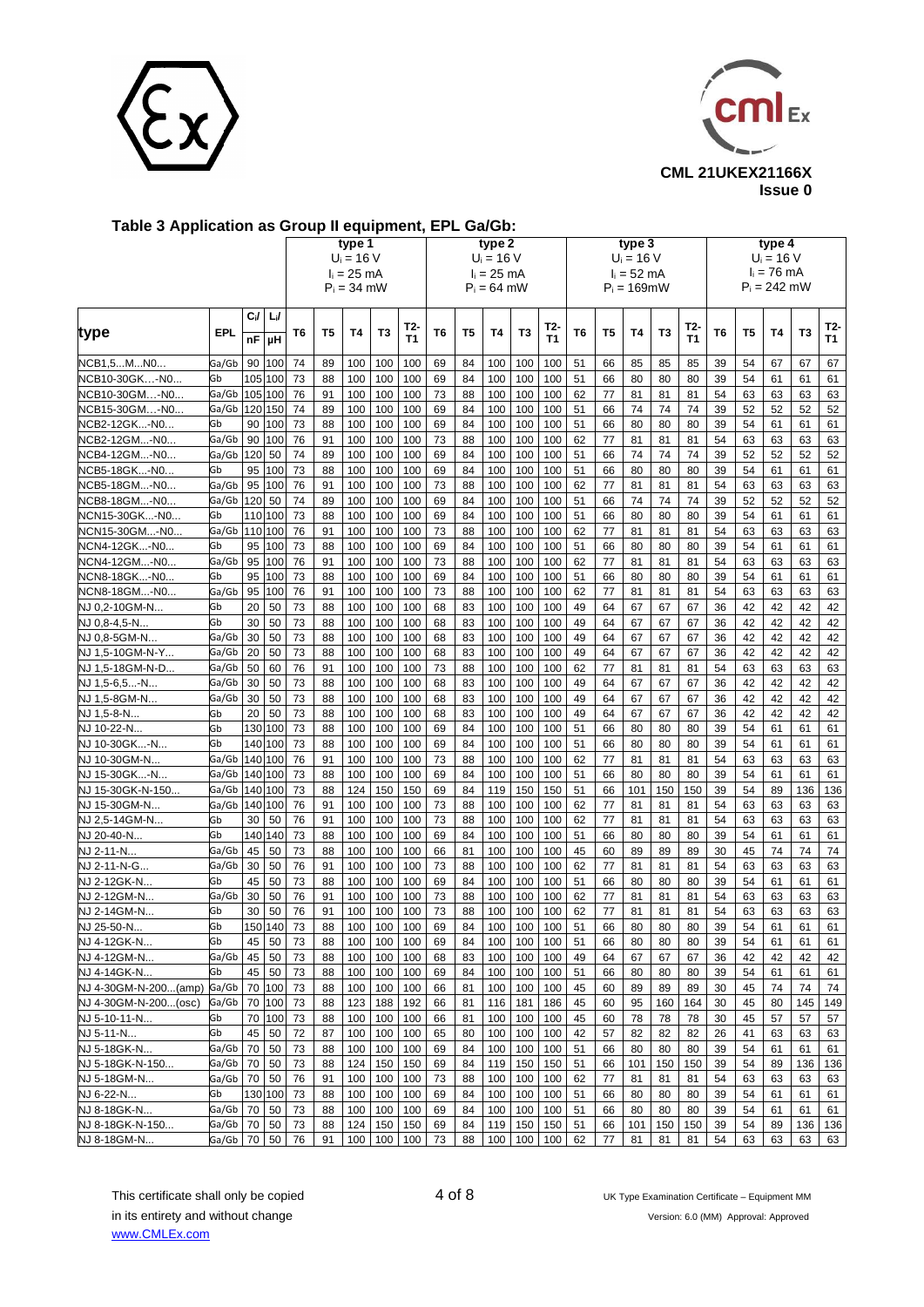



|                              |                 |                 | rable 4 Application as Group III equipment, EPL Da: |               |                                               |                                |
|------------------------------|-----------------|-----------------|-----------------------------------------------------|---------------|-----------------------------------------------|--------------------------------|
|                              |                 |                 | type 1                                              | type 2        | type <sub>3</sub>                             | type 4                         |
|                              |                 |                 | $U_i = 16V$                                         | $U_i = 16V$   | $U_i = 16V$                                   | $U_i = 16V$                    |
|                              |                 |                 | $I_i = 25$ mA                                       | $I_i = 25$ mA | $I_i = 52$ mA                                 | $I_i = 76$ mA                  |
|                              |                 |                 | $P_i = 34$ mW                                       | $P_i = 64$ mW | $P_i = 169$ mW                                | $P_i = 242$ mW                 |
| type                         | C <sub>i</sub>  | L.              |                                                     |               | maximum permissible ambient temperature in °C |                                |
|                              | [nF]            | [HH]            | Τ                                                   | T             | T                                             | T.                             |
| NCB1,5MN0                    | 90              | 100             | 100                                                 | 100           | 67                                            |                                |
| NCB10-30GK-N0                | 105             | 100             | 100                                                 | 100           | 62                                            | not permitted<br>not permitted |
| NCB10-30GM-N0                | 105             | 100             | 100                                                 | 100           | 63                                            | not permitted                  |
| NCB15-30GM-N0                | 120             | 150             | 100                                                 | 100           | 67                                            | not permitted                  |
| NCB2-12GK-N0                 | 90              | 100             | 100                                                 | 100           | 62                                            | not permitted                  |
| NCB2-12GM-N0                 | 90              | 100             | 100                                                 | 100           | 63                                            | not permitted                  |
| NCB4-12GM-N0                 | 120             | 50              | 100                                                 | 100           | 67                                            | not permitted                  |
| NCB5-18GK-N0                 | 95              | 100             | 100                                                 | 100           | 62                                            | not permitted                  |
| NCB5-18GM-N0                 | 95              | 100             | 100                                                 | 100           | 63                                            | not permitted                  |
| NCB8-18GM-N0                 | 120             | $\overline{50}$ | 100                                                 | 100           | 67                                            | not permitted                  |
| NCN15-30GK-N0                | 110             | 100             | 100                                                 | 100           | 62                                            | not permitted                  |
| NCN15-30GM-N0                | 110             | 100             | 100                                                 | 100           | 63                                            | not permitted                  |
| NCN4-12GK-N0                 | 95              | 100             | 100                                                 | 100           | 62                                            | not permitted                  |
| NCN4-12GM-N0                 | 95              | 100             | 100                                                 | 100           | 63                                            | not permitted                  |
| NCN8-18GK-N0                 | 95              | 100             | 100                                                 | 100           | 62                                            | not permitted                  |
| NCN8-18GM-N0                 | 95              | 100             | 100                                                 | 100           | 63                                            | not permitted                  |
| NJ0,2-10GM-N                 | 20              | 50              | 100                                                 | 96            | 48                                            | not permitted                  |
| $\overline{NJO, 8-4, 5}$ -N  | 30              | 50              | 100                                                 | 96            | 48                                            | not permitted                  |
| NJ0,8-5GM-N                  | 30              | 50              | 100                                                 | 96            | 48                                            | not permitted                  |
| NJ1,5-10GM-N-Y               | 20              | 50              | 100                                                 | 96            | 48                                            | not permitted                  |
| NJ1,5-18GM-N-D               | 50              | 60              | 100                                                 | 100           | 63                                            | not permitted                  |
| NJ1,5-6,5-N                  | 30              | 50              | 100                                                 | 96            | 48                                            | not permitted                  |
| NJ1,5-8GM-N                  | 30              | 50              | 100                                                 | 96            | 48                                            | not permitted                  |
| NJ1,5-8-N                    | 20              | 50              | 100                                                 | 96            | 48                                            | not permitted                  |
| NJ10-22-N                    | 130             | 100             | 100                                                 | 100           | 62                                            | not permitted                  |
| NJ10-30GK-N                  | 140             | 100             | 100                                                 | 100           | 62                                            | not permitted                  |
| NJ10-30GM-N                  | 140             | 100             | 100                                                 | 100           | 63                                            | not permitted                  |
| NJ15-30GK-N                  | 140             | 100             | 100                                                 | 100           | 62                                            | not permitted                  |
| NJ15-30GK-N-150              | 140             | 100             | 100                                                 | 100           | 82                                            | not permitted                  |
| NJ15-30GM-N                  | 140             | 100             | 100                                                 | 100           | 63                                            | not permitted                  |
| NJ2.5-14GM-N                 | 30              | 50              | 100                                                 | 100           | 63                                            | not permitted                  |
| NJ20-40-N                    | 140             | 140             | 100                                                 | 100           | 62                                            | not permitted                  |
| NJ2-11-N                     | 45              | 50              | 100                                                 | 100           | $\overline{71}$                               | not permitted                  |
| NJ2-11-N-G                   | 30              | 50              | 100                                                 | 100           | 63                                            | not permitted                  |
| NJ2-12GK-N                   | 45              | 50              | 100                                                 | 100           | 62                                            | not permitted                  |
| NJ2-12GM-N                   | 30              | 50              | 100                                                 | 100           | 63                                            | not permitted                  |
| NJ2-14GM-N                   | 30              | 50              | 100                                                 | 100           | 63                                            | not permitted                  |
| NJ25-50-N                    | 150             | 140             | 100                                                 | 100           | 62                                            | not permitted                  |
| NJ4-12GK-N                   | 45              | 50              | 100                                                 | 100           | 62                                            | not permitted                  |
| NJ4-12GM-N                   | 45              | 50              | 100                                                 | 96            | 48                                            | not permitted                  |
| NJ4-14GK-N                   | 45              | 50              | 100                                                 | 100           | 62                                            | not permitted                  |
| NJ4-30GM-N-200 (amp)         | 70              | 100             | 100                                                 | 100           | $\overline{71}$                               | not permitted                  |
| NJ4-30GM-N-200 (osc)         | 70              | 100             | 100                                                 | 100           | 100                                           | not permitted                  |
| NJ5-10-11-N                  | 70              | 100             | 100                                                 | 100           | 59                                            | not permitted                  |
| NJ5-11-N                     | 45              | 50              | 100                                                 | 100           | 63                                            | not permitted                  |
| NJ5-18GK-N                   | 70              | 50              | 100                                                 | 100           | 62                                            | not permitted                  |
| NJ5-18GK-N-150               | 70              | 50              | 100                                                 | 100           | 82                                            | not permitted                  |
| NJ5-18GM-N                   | 70              | 50              | 100                                                 | 100           | 63                                            | not permitted                  |
| NJ6-22-N                     | 130             | 100             | 100                                                 | 100           | 62                                            | not permitted                  |
| NJ8-18GK-N<br>NJ8-18GK-N-150 | 70<br>70        | 50<br>50        | 100<br>100                                          | 100<br>100    | 62<br>82                                      | not permitted                  |
|                              | $\overline{70}$ | 50              |                                                     |               |                                               | not permitted                  |
| NJ8-18GM-N                   |                 |                 | 100                                                 | 100           | 63                                            | not permitted                  |

#### **Table 4 Application as Group III equipment, EPL Da:**

in its entirety and without change Version: 6.0 (MM) Approval: Approved [www.CMLEx.com](http://www.cmlex.com/) 

This certificate shall only be copied  $5$  of 8 UK Type Examination Certificate – Equipment MM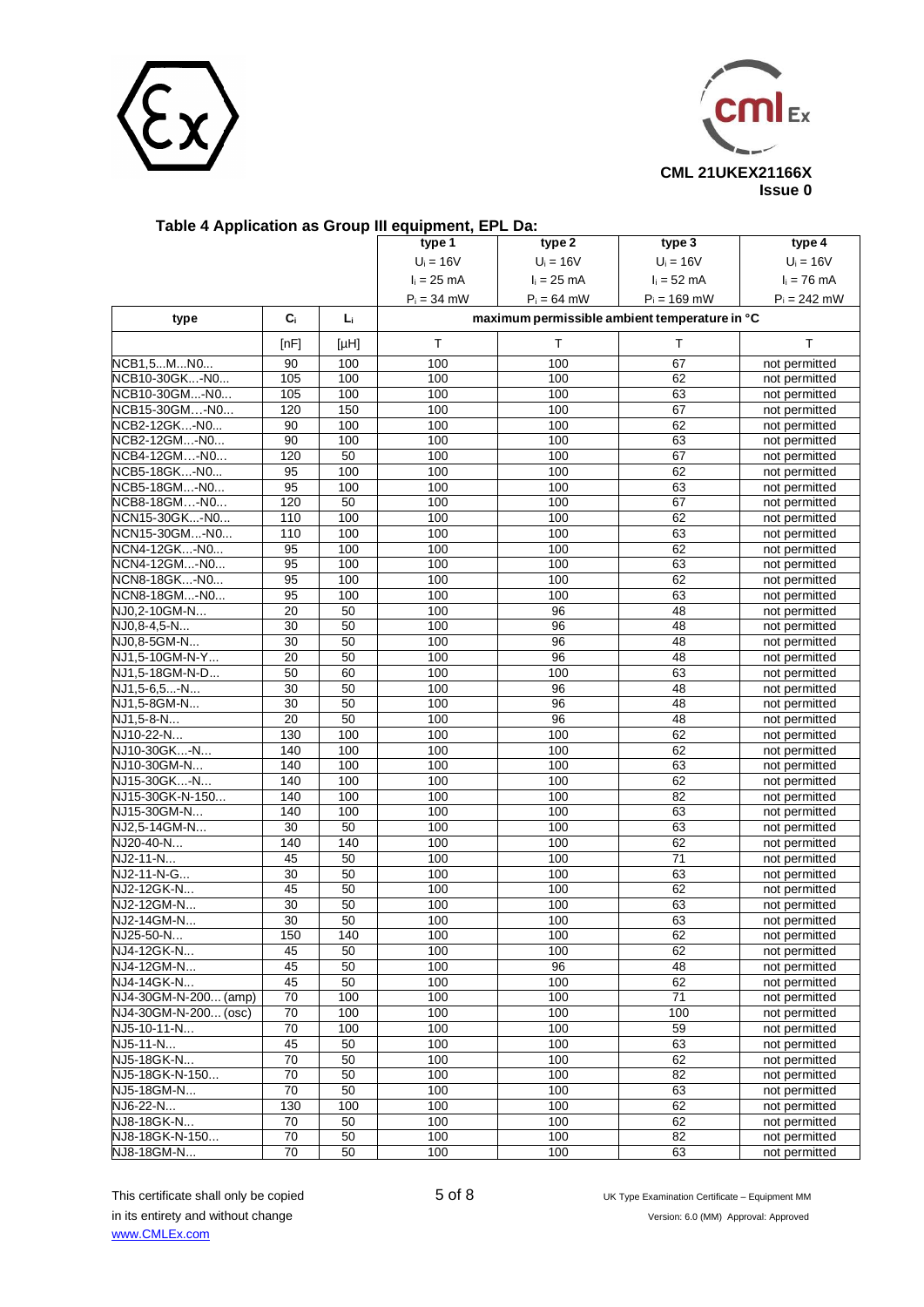



# **12 Certificate history and evaluation reports**

| <b>Issue</b> | Date         | <b>Associated report</b> | Notes                     |
|--------------|--------------|--------------------------|---------------------------|
|              | 15 Sept 2021 | R14112BS/00              | Prime Certificate issued. |

Note: Drawings that describe the equipment are listed or referred to in the Annex.

#### **13 Conditions of Manufacture**

None.

### **14 Specific Conditions of Use**

- For relationship between type of the connected circuit, maximum permissible ambient temperature and temperature class as well as the effective internal reactances for the individual types of cylindrical inductive proximity sensors, reference is made to tables 2 to 4 in this certificate and in the operating instructions manual.
- Appropriate measures need to be taken to protect the cylindrical inductive proximity sensors against mechanical damage due to impact if they are used within an ambient temperature range between – 60 °C and – 20 °C. An ambient temperature below – 60°C is not permissible.
- The connection facilities of the cylindrical inductive proximity sensors shall be installed as such that a minimum degree of protection of IP20 according IEC 60529 is complied with.
- Inadmissible electrostatic charge of the plastic enclosures shall be avoided for the application of the following types of cylindrical inductive proximity sensors according to the explosion groups and EPL specified in the following table. When the respective types of cylindrical inductive proximity sensors are applied in potentially explosive gas atmospheres a corresponding warning note shall be affixed on the cylindrical inductive proximity sensors or near the cylindrical inductive proximity sensors respectively. When these are applied in potentially explosive gas or dust atmospheres the corresponding notes given in the operating instructions manual shall be considered.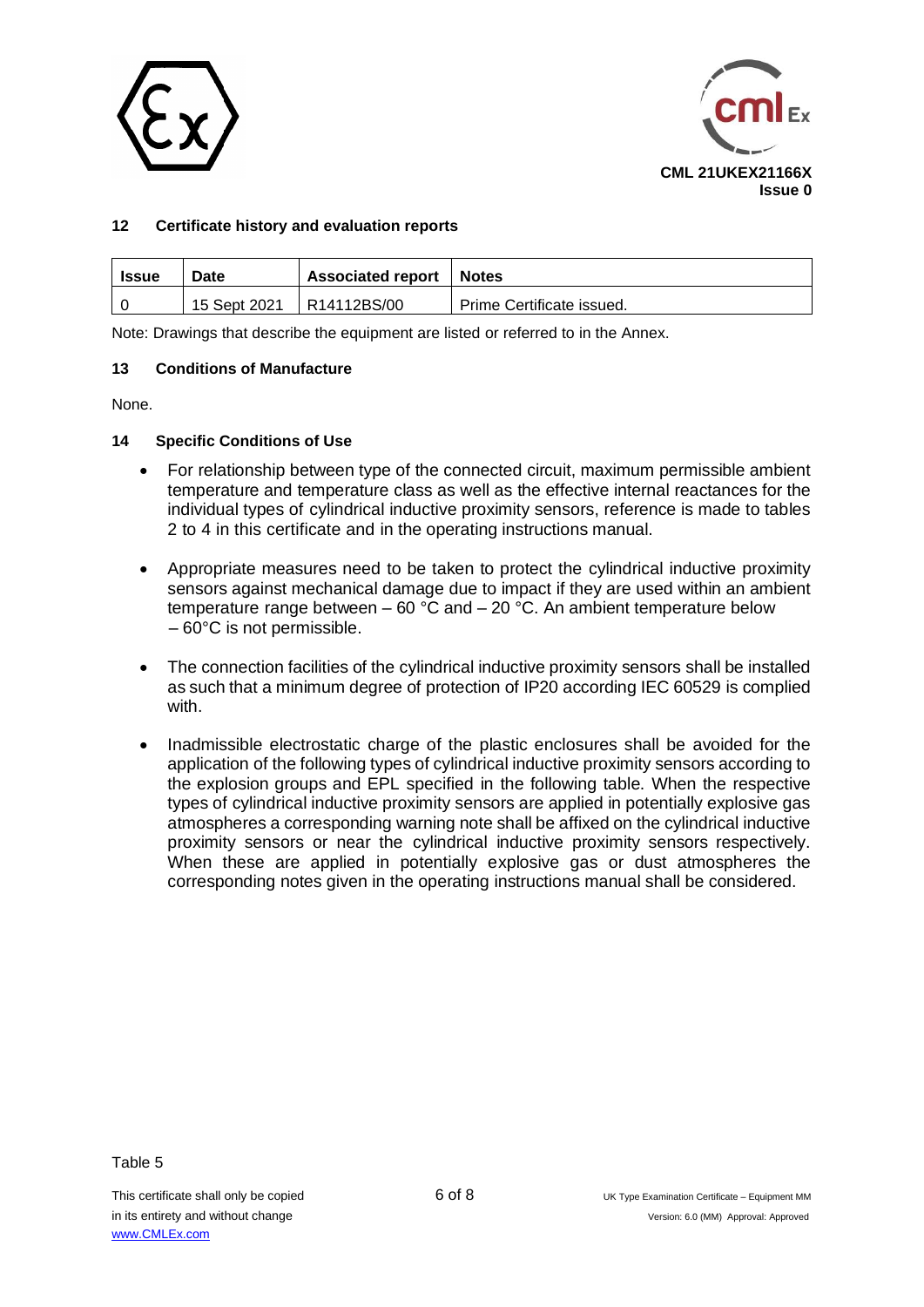



| <b>Type</b>                      | Group I                  | <b>Group II</b><br>(EPL Ga) | <b>Group II</b><br>(EPL Gb)                | <b>Group III</b>                 |  |  |
|----------------------------------|--------------------------|-----------------------------|--------------------------------------------|----------------------------------|--|--|
| NCB1,5MN0                        |                          |                             |                                            | $\blacksquare$                   |  |  |
| NCB10-30GK-N0                    | $\blacksquare$           | not permitted               | $\blacksquare$                             | Ш                                |  |  |
| NCB10-30GM-N0                    | $\overline{\phantom{a}}$ | IIC                         | $\blacksquare$                             | $\mathbf{III}$                   |  |  |
| NCB15-30GM-N0                    |                          | $\overline{11}C$            | $\blacksquare$                             | $\overline{\mathsf{I}}$          |  |  |
| NCB2-12GK-N0                     | $\blacksquare$           | not permitted               | $\Box$                                     | $\blacksquare$                   |  |  |
| NCB2-12GM-N0                     | $\overline{a}$           |                             | $\blacksquare$                             | $\blacksquare$                   |  |  |
| NCB4-12GM-N0                     | $\blacksquare$           |                             | $\blacksquare$                             | $\mathbf{r}$                     |  |  |
| NCB5-18GK-N0                     | ä,                       | not permitted               | $\blacksquare$                             | Ш                                |  |  |
| NCB5-18GM-N0                     | $\blacksquare$           |                             | $\blacksquare$                             | $\blacksquare$                   |  |  |
| NCB8-18GM-N0                     | $\blacksquare$           |                             | $\overline{\phantom{a}}$                   | $\blacksquare$                   |  |  |
| NCN15-30GK-N0                    |                          | not permitted               |                                            | $\mathbf{III}$                   |  |  |
| NCN15-30GM-N0                    | $\overline{\phantom{a}}$ | <b>IIC</b>                  | $\mathbf{r}$                               | Ш                                |  |  |
| NCN4-12GK-N0                     | $\overline{a}$           | not permitted               | $\blacksquare$                             |                                  |  |  |
| NCN4-12GM-N0                     |                          |                             | $\blacksquare$                             | $\blacksquare$<br>$\blacksquare$ |  |  |
|                                  | $\blacksquare$           |                             |                                            |                                  |  |  |
| NCN8-18GK-N0                     | $\overline{\phantom{a}}$ | not permitted               | $\blacksquare$                             | $\mathbf{III}$                   |  |  |
| NCN8-18GM-N0                     | $\blacksquare$           |                             | $\blacksquare$<br>$\overline{\phantom{a}}$ |                                  |  |  |
| NJ0,2-10GM-N                     | $\blacksquare$           | not permitted               |                                            | $\blacksquare$                   |  |  |
| NJ0.8-4.5-N                      | $\blacksquare$           | not permitted               | $\blacksquare$                             | $\blacksquare$                   |  |  |
| NJ0,8-5GM-N                      | $\overline{\phantom{a}}$ |                             | $\blacksquare$                             | $\blacksquare$                   |  |  |
| NJ1,5-10GM-N-Y                   | $\blacksquare$           | $\blacksquare$              | $\blacksquare$                             | $\blacksquare$                   |  |  |
| NJ1,5-18GM-N-D                   | $\overline{\phantom{a}}$ |                             | $\blacksquare$                             | $\blacksquare$                   |  |  |
| NJ1,5-6,5-N                      | $\overline{\phantom{a}}$ | $\blacksquare$              | $\blacksquare$                             | $\blacksquare$                   |  |  |
| NJ1,5-8GM-N                      | $\overline{\phantom{a}}$ | $\blacksquare$              | $\blacksquare$                             | $\blacksquare$                   |  |  |
| NJ1.5-8-N                        | $\overline{\phantom{a}}$ | not permitted               | $\blacksquare$                             | $\blacksquare$                   |  |  |
| NJ10-22-N                        | $\blacksquare$           | not permitted               | $\blacksquare$                             | Ш                                |  |  |
| NJ10-30GK-N                      | $\blacksquare$           | not permitted               | $\blacksquare$                             | Ш                                |  |  |
| NJ10-30GM-N                      | $\overline{\phantom{a}}$ | IIC                         | $\blacksquare$                             | Ш                                |  |  |
| NJ15-30GK-N                      | $\blacksquare$           | <b>IIC</b>                  | $\blacksquare$                             | Ш                                |  |  |
| NJ15-30GK-N-150                  | $\blacksquare$           | IIC                         | $\blacksquare$                             | Ш                                |  |  |
| NJ15-30GM-N                      | $\overline{\phantom{a}}$ | $\overline{IC}$             | $\blacksquare$                             | Ш                                |  |  |
| NJ2,5-14GM-N                     | ۰                        | not permitted               | $\blacksquare$                             | $\blacksquare$                   |  |  |
| NJ20-40-N                        | $\blacksquare$           | not permitted               | <b>IIC</b>                                 | Ш                                |  |  |
| $NJ2-11-N$                       | ä,                       |                             | $\blacksquare$                             | $\blacksquare$                   |  |  |
| NJ2-11-N-G                       | $\blacksquare$           |                             | $\blacksquare$                             | $\blacksquare$                   |  |  |
| NJ2-12GK-N                       | $\blacksquare$           | not permitted               | $\overline{\phantom{a}}$                   | $\blacksquare$                   |  |  |
| NJ2-12GM-N                       | $\blacksquare$           |                             | $\blacksquare$                             | $\blacksquare$                   |  |  |
| NJ2-14GM-N                       | $\blacksquare$           | not permitted               | $\blacksquare$                             | $\blacksquare$                   |  |  |
| NJ25-50-N                        | $\blacksquare$           | not permitted               | <b>IIC</b>                                 | $\mathbf{III}$                   |  |  |
| NJ4-12GK-N                       | $\overline{a}$           | not permitted               | L.                                         | $\blacksquare$                   |  |  |
| NJ4-12GM-N                       | $\blacksquare$           |                             | $\blacksquare$                             | $\blacksquare$                   |  |  |
| NJ4-14GK-N                       | $\overline{\phantom{a}}$ | not permitted               | $\mathbf{r}$                               | $\blacksquare$                   |  |  |
| NJ4-30GM-N-200 (amplifier unit)  | L.                       | IIC                         | $\mathbf{r}$                               | $\blacksquare$                   |  |  |
| NJ4-30GM-N-200 (oscillator unit) | $\blacksquare$           | $\overline{11}$             | $\blacksquare$                             | $\blacksquare$                   |  |  |
| NJ5-10-11-N                      | $\overline{\phantom{a}}$ | not permitted               | ä,                                         | $\blacksquare$                   |  |  |
| NJ5-11-N                         | $\blacksquare$           | not permitted               | $\overline{\phantom{a}}$                   | $\blacksquare$                   |  |  |
| NJ5-18GK-N                       | $\blacksquare$           | IIC                         | $\blacksquare$                             | $\overline{\mathbb{I}}$          |  |  |
| NJ5-18GK-N-150                   | $\blacksquare$           | $\overline{11}$             | $\blacksquare$                             | $\blacksquare$                   |  |  |
| NJ5-18GM-N                       | $\blacksquare$           |                             | $\blacksquare$                             | $\blacksquare$                   |  |  |
| NJ6-22-N                         | $\blacksquare$           | not permitted               | $\blacksquare$                             | $\blacksquare$                   |  |  |
| NJ8-18GK-N                       | $\blacksquare$           | IIC                         | $\blacksquare$                             | $\blacksquare$                   |  |  |
| NJ8-18GK-N-150                   | $\blacksquare$           | IIC                         | $\blacksquare$                             | $\blacksquare$                   |  |  |
| NJ8-18GM-N                       | $\frac{1}{2}$            | $\blacksquare$              | $\blacksquare$                             | $\blacksquare$                   |  |  |

Cylindrical inductive proximity sensors which are marked (IIC or IIB or IIA or III) in column

"Group …" need to be protected against dangerous electrostatic charges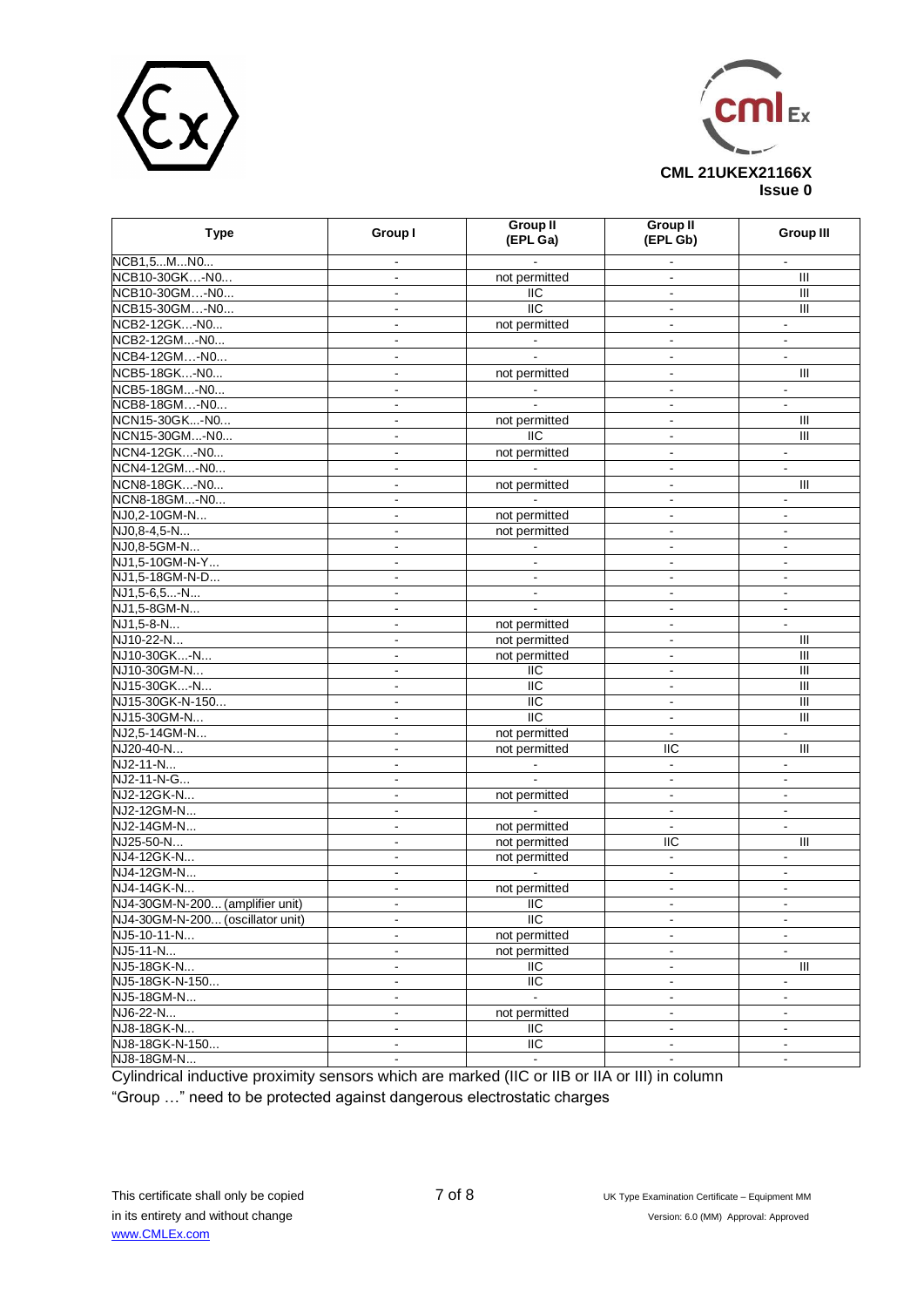



- For the application of the following cylindrical inductive proximity sensors in hazardous areas of group I, II and III appropriate measures need to be taken to protect the free resin surface against mechanical damage if the free resin surface is accessible after installation: NCB5-18GM20-N0-Y106294 NJ1,5-10GM-N-Y07451 NJ15-30GK-N-Y08943
- Inadmissible electrostatic charge of parts of the metal housing has to be avoided for the following types of cylindrical inductive proximity sensors. Dangerous electrostatic charge of parts of the metal housing can be avoided by grounding of these parts whereas very small parts of the metal housing (e.g. screws) do not need to be grounded:

NCB1,5...M...N0... NJ0,8-4,5-N... NJ4-12GM-N... NCB2-12GM...-N0... NJ0,8-5GM-N... NJ4-30GM-N-200... NCB4-12GM…-N0... NJ1,5-6,5...-N... NJ5-11-N-545... NCB5-18GM...-N0... NJ1,5-10GM-N-Y... NJ5-11-N-G... NCB8-18GM…-N0... NJ1,5-8GM-N... NJ5-18GM-N... NCB10-30GM…-N0... NJ1,5-8-N... NJ6-22-N-G... NCB15-30GM…-N0... NJ1,5-18GM-N-D... NJ8-18GM-N... NCN4-12GM...-N0... NJ2-11-N-G... NJ10-22-N-G... NCN8-18GM...-N0... NJ2-12GM-N... NJ10-30GM-N... NCN15-30GM...-N0... NJ2-14GM-N... NJ15-30GM-N… NJ0,2-10GM-N... NJ2,5-14GM-N...

NJ25-50-N...